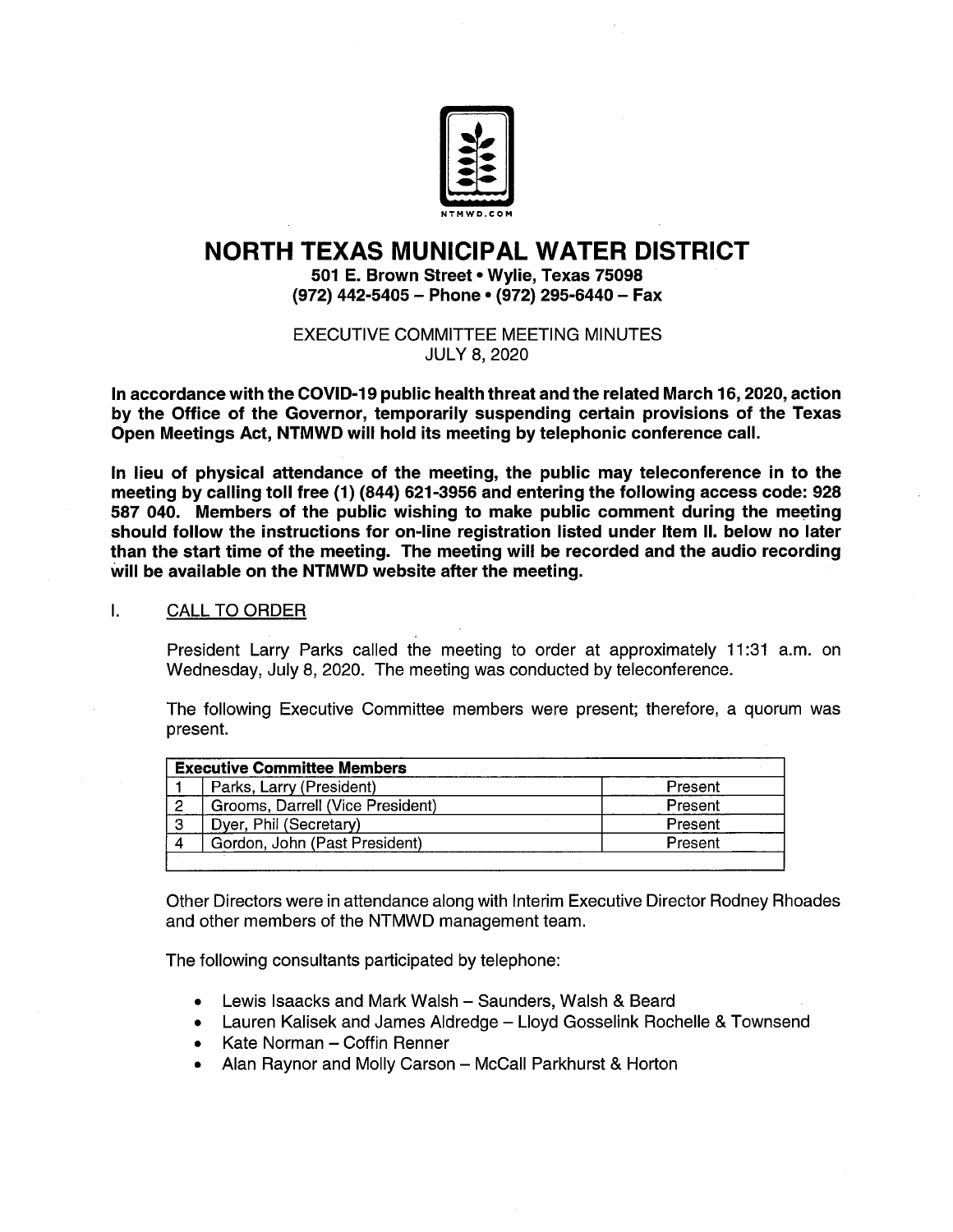#### II. PUBLIC COMMENTS (FOR TELECONFERENCE COMMITTEE MEETINGS ONLY)

ķ

INSTRUCTIONS FOR PUBLIC COMMENT ON-LINE REGISTRATION: Prior to the start of the Board meeting, members of the public wishing to provide public comment must submit via email to PublicRelations. Info@ntmwd.com their first and last name, organization, comment topic, mailing address and email address. During the public comment portion of the meeting, speakers will be recognized by name and asked to provide their comments. The time limit is five ( 5) minutes per speaker, not to exceed a total of thirty ( 30) minutes for all speakers. The Board may not discuss these items, but may respond with factual or policy information. Public comment is provided for committee meetings held by teleconference during the COVID-19 health threat to confirm the opportunity for two-way communication with the public during the meeting.

There were no requests for public comments.

# III. ACTION ITEMS

A. Consider approval of minutes of Executive Committee meeting — June 10, 2020

On a motion by Director Phil Dyer and <sup>a</sup> second by Director Darrell Grooms, the Executive Committee approved the minutes of June 10, 2020, by unanimous vote.

B. Discuss and possible action on Board Members requested potential future agenda items

There were no requested potential future agenda items in June.

At 11:34 a.m. President Parks declared the need for an Executive Session of the Executive Committee to discuss Agenda Item Nos. IV. M and <sup>N</sup> on the agenda pursuant to Texas Government Code, Section 551. 071, Consultation with Attorney.

## IV. DISCUSSION ITEMS

- M. Discuss status of Member City contract matters including:
	- 1. Petitions of the Cities of Garland, Mesquite, Plano and Richardson Appealing Wholesale Water Rates Implemented by North Texas Municipal Water District, Docket Nos. 46662, 47863, 49043, and 50382 before the Public Utility Commission of Texas
	- 2. Facilitation with Member Cities regarding alternate cost methodologies to the Amendatory Water Supply Contract

This item was discussed in Executive Session as noted above.

- N. Update on litigation involving North Texas Municipal Water District/ advice from legal counsel, including:<br>1. Justin A. Jinright
	- Justin A. Jinright, et al., v. NTMWD, Cause No. 429-02373-2016 pending in Collin County, Texas
	- 2. Loyd D. Johnson Family Ltd. Partnership No. 1, LLC, et al, v. NTMWD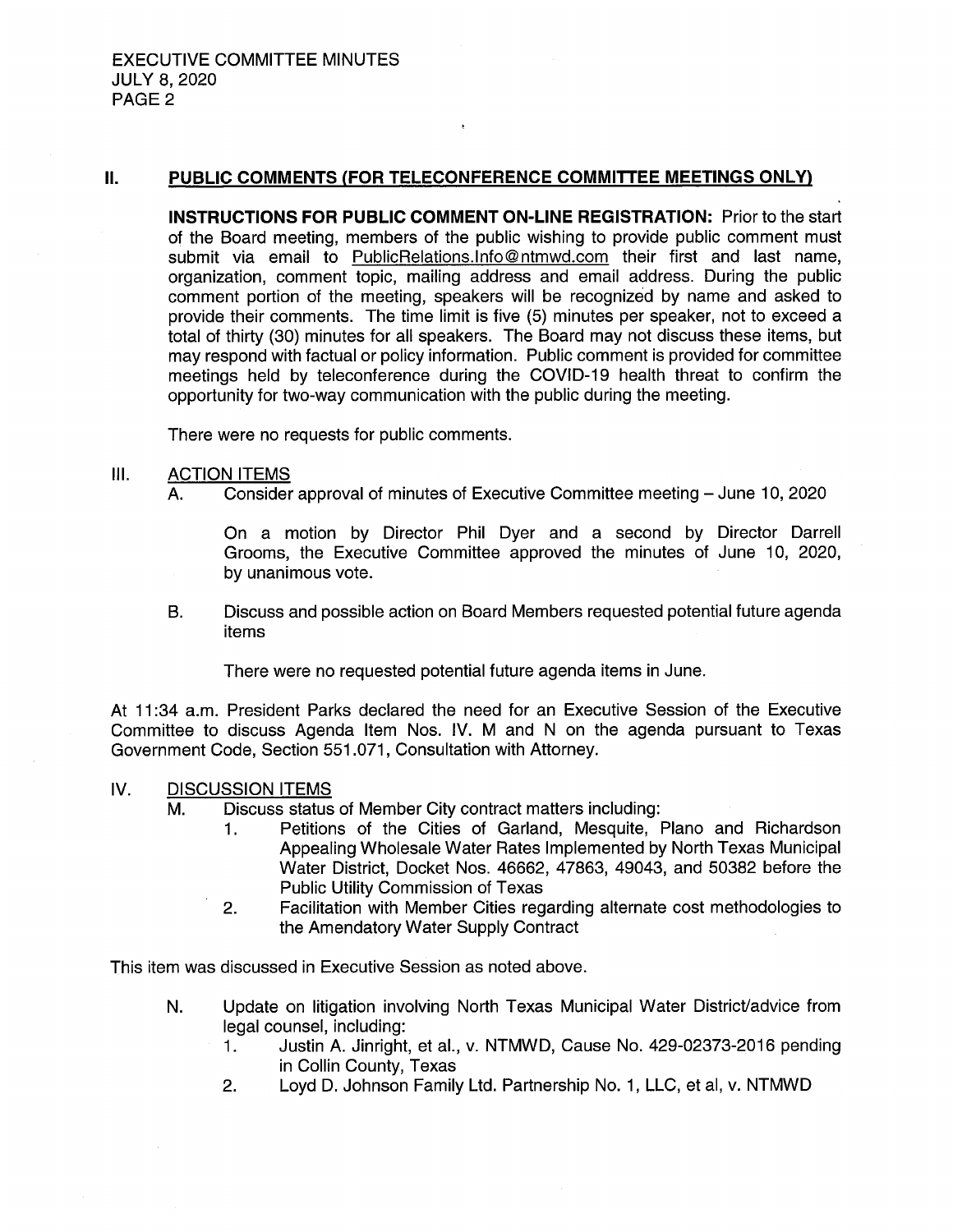#### EXECUTIVE COMMITTEE MINUTES JULY 8, 2020 PAGE 3

This item was discussed in Executive Session as noted above.

Open Session reconvened at 12:08 p.m. No action was taken in Executive Session.

#### IV. DISCUSSION ITEMS

A. Chairman/Executive Director's Status Report concerning legislation and regulatory matters, budgets, current projects and ongoing programs of the District including the Regional Water System, Regional Wastewater System, Regional Solid Waste System, Watershed Protection, and Water Conservation

President Parks announced that he is appointing a Search Team that will be tasked with the process to engage a national search firm to conduct an Executive Director search and to review the job description for possible revisions. President Parks appointed Directors Anderson, Dyer, Crump, Farmer, Joplin, Stephens and Sweeden to serve on the Search Team. He advised the group will meet every couple of weeks with a goal of bringing a proposed search firm to the Board of Directors within 60 days.

President Parks advised that the District is currently in the most active four- month cycle of the year. He suggested that a discussion on what protects our water supply can possibly be included on the upcoming workshop agenda.

President Parks provided general instructions for the teleconference meeting. He added that the audio for this meeting will be recorded and made available on the website in accordance with the current modified requirements. The public line will be muted except during public comment.

Interim Executive Director Rodney Rhoades provided an update on COVID- 19. He advised that two staff members were confirmed to have COVID-19 and several others have or will be tested. Extra measures to protect the staff and accomplish the District's mission have been put in place. Many people are still working from home. Signs have been placed in the District's buildings limiting the number of guests allowed. The teleconference meetings will continue for now.

Assistant Deputy Jeff Mayfield provided an update on a request related to land donated by the District in 2006 to the City of Melissa, located adjacent to the 121 Regional Disposal Facility. He provided a visual depiction of the location and provided detail information. The District gave the City of Melissa approximately 89 acres of land with deed restrictions in place for the land to be used for municipal purposes only. Mr. Mayfield explained that the City of Melissa is requesting a modification to allow an additional use. Attorney Lewis Isaacks advised that he does not think there would be any liability for the District if the change is allowed. He recommended that a committee review the proposal. Attorney Lauren Kalisek recommended the Real Estate Committee discuss the matter at the August meeting.

Assistant Deputy Jim Shirley provided an update on the Lab Award. He introduced Environmental Services Manager Ms. Brooke Noack who reviewed the four divisions in that department. Laboratory Manager Ray Cotton advised the Committee that the Lab gained national accreditation in 2008, and in order to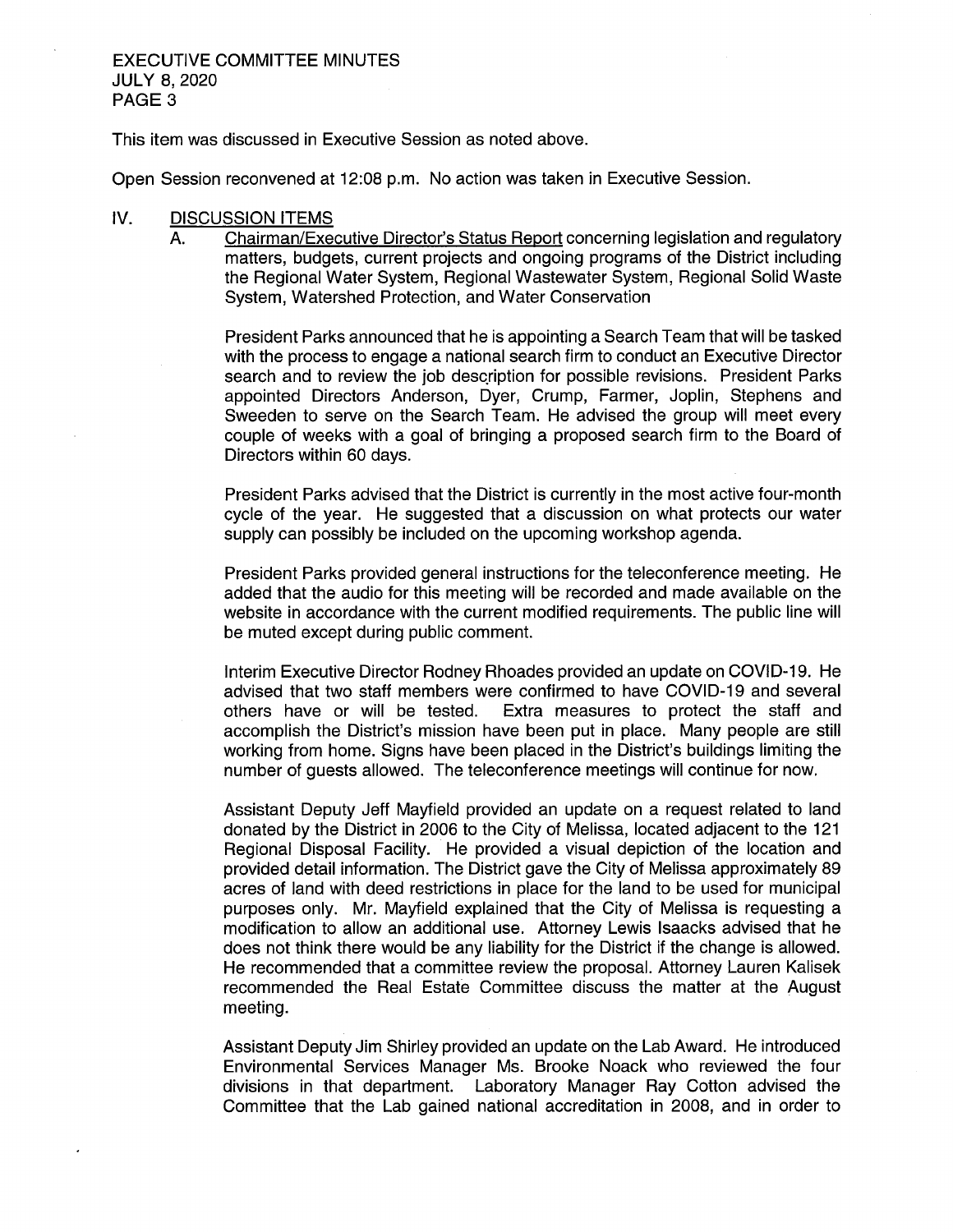maintain that accreditation the employees must participate in proficiency testing twice per year. The Lab received <sup>a</sup> Letter of Excellence for 100% compliance.

- B. Agendas for July 2020 Board meeting and Committee meetings
	- 1. Joint Meeting of Finance and Personnel Committees

Mr. Rhoades advised there will be a Joint Meeting of the Finance and Personnel Committees this date at 1:30 p.m. The agenda will include:

- Review and possible action on a Rate Stabilization Fund
- Review and possible action on a Workforce Optimization Initiative
- Tabled item: Review and possible action on FY21 new personnel  $\bullet$ requests
- Discuss Operations and Maintenance Budget
- 2. Special Purpose— PUC Issues Committee meeting

Mr. Rhoades advised this meeting is scheduled for Wednesday, July 15<sup>th</sup> at 10: 30 a. m. to discuss PUC issues. This meeting is tentative and may be rescheduled.

3. Real Estate Committee meeting

Assistant Deputy R.J. Muraski advised this meeting has been scheduled for August. Tentative agenda items may include:

- New and existing right-of-way(ROW) inventory and requests
- New and existing lease agreements including District owned and District  $\blacksquare$ leased
- Litigation items
- Transaction with other agencies/municipalities  $\blacksquare$
- 4. Wastewater Committee meeting

Deputy Director Mike Rickman advised this meeting is scheduled for Tuesday, July 21 $\mathrm{st}$  at 1:00 p.m. and reviewed some of the tentative agenda including:

- Sister Grove Regional Water Resource Recovery Facility (RWRRF) Phase I - Additional Construction Manager At-Risk (CMAR) preconstruction and procurement services
- Buffalo Creek Interceptor Tunnel engineering services agreement (ESA)
- Sister Grove Outfall Pipeline ROW Acquisition
- Sister Grove RWRRF Phase II Final ESA
- Pretreatment program overview and proposed program changes
- 5. Water Committee meeting

Mr. Rickman advised this meeting is scheduled for Tuesday, July  $21<sup>st</sup>$  at 2:45 p.m. and reviewed some of the tentative agenda items including:

- Bois d' Arc Lake Leonard Water Treatment Plant ESA
- Bois d' Arc Lake CMAR 3 GMP 7 Startup and Commissioning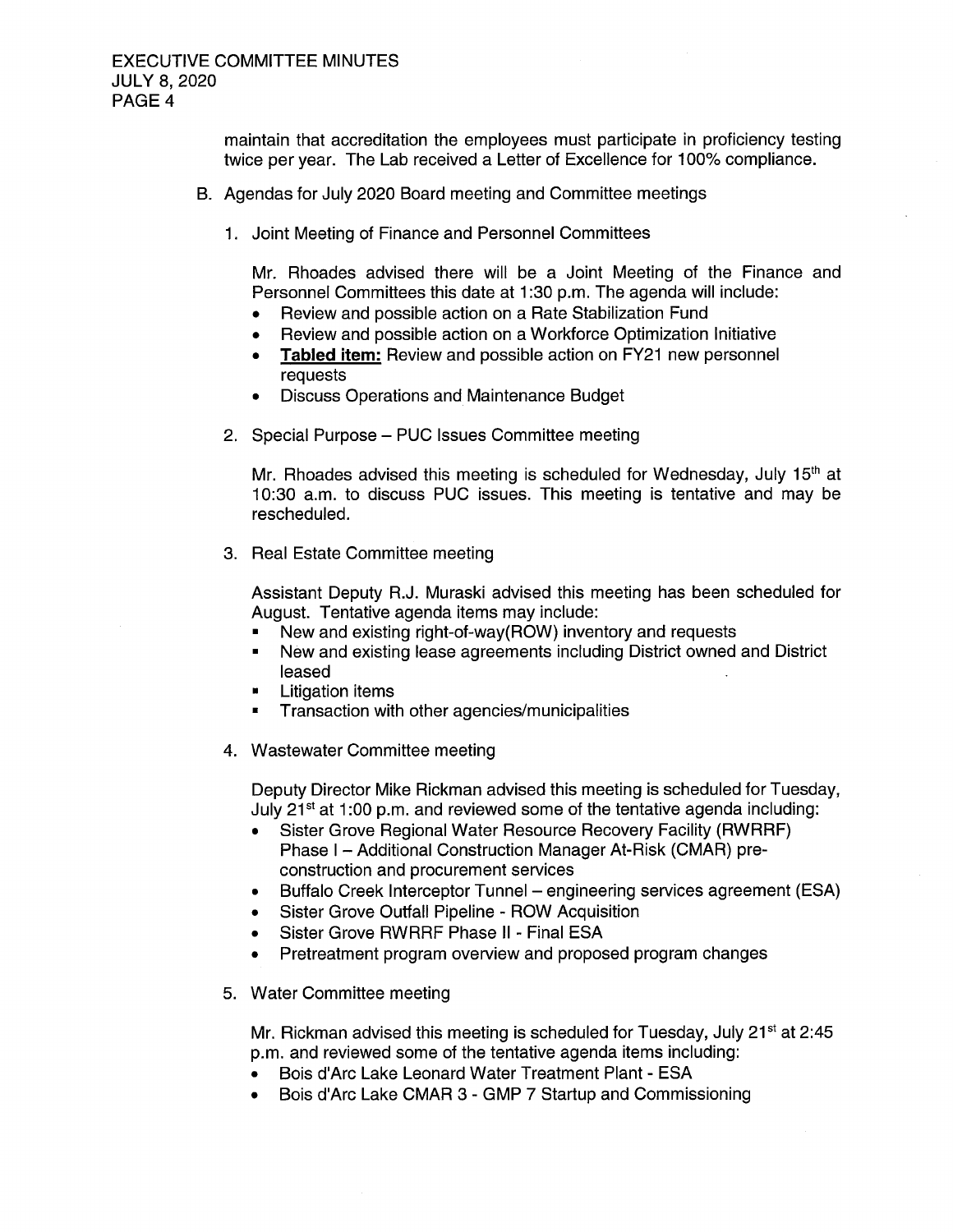- Bois d'Arc Lake Archeological Services  $\bullet$
- Crandall Potable Water Customer Supply Contract  $\bullet$
- Environmental Services Building Paving Improvements bid tab and award BTA)
- Wylie Water Treatment Plant (WTP) II Sedimentation Basin Troughs Improvements - ESA
- Wylie WTP's HMI and Data Server Upgrades BTA and Inspection Services  $\bullet$
- Bois d' Arc Lake Upper Mitigation ROW Acquisition
- Discuss Water Exchange Discussion
- 6. Legislative Committee meeting

Government Relations Advisor David Kelley advised this meeting is scheduled for Thursday, July 23<sup>rd</sup> and the tentative agenda includes the following:

- Discussion of Legislative Policy Position Statement
- Update on request to rename Bois d'Arc Lake \*
- Update on Red River Boundary Compact Commission and Oklahoma legislative action
- General orientation on the legislative landscape and issues for new committee members

Mr. Rickman advised that Congressman Van Taylor had proposed the idea of renaming Bois d'Arc Lake to Lake Sam Johnson. Since that time Congressman Van Taylor has decided to find another way to honor Sam Johnson and withdrew his proposal for Bois d'Arc Lake.

7. Shoreline Management Plan Work Session

Mr. Rickman advised this work session is scheduled for Thursday, July 23<sup>rd</sup> at 2:00 p.m. to review the Shoreline Management Plan. A copy of the Plan will be provided to the Board this week.

8. Regular Board meeting

Mr. Rhoades advised that the regular Board meeting is scheduled for Thursday, July  $23<sup>rd</sup>$  at 4:00 p.m.

C. Discuss format and frequency of Executive Committee meetings

Mr. Rhoades advised that staff is seeking guidance from the Executive Committee members regarding the format and frequency of these meetings. President Parks advised to have the meetings monthly at least through September.

D. Discuss procedure for referral of agenda items to Board of Directors Committees

Mr. Rhoades advised that staff is seeking input from the Executive Committee members related to referral of items to various Committees. Mr. Rickman explained on occasion the same item has been presented to several different committees. He advised that staff may present a modification to the Board Policy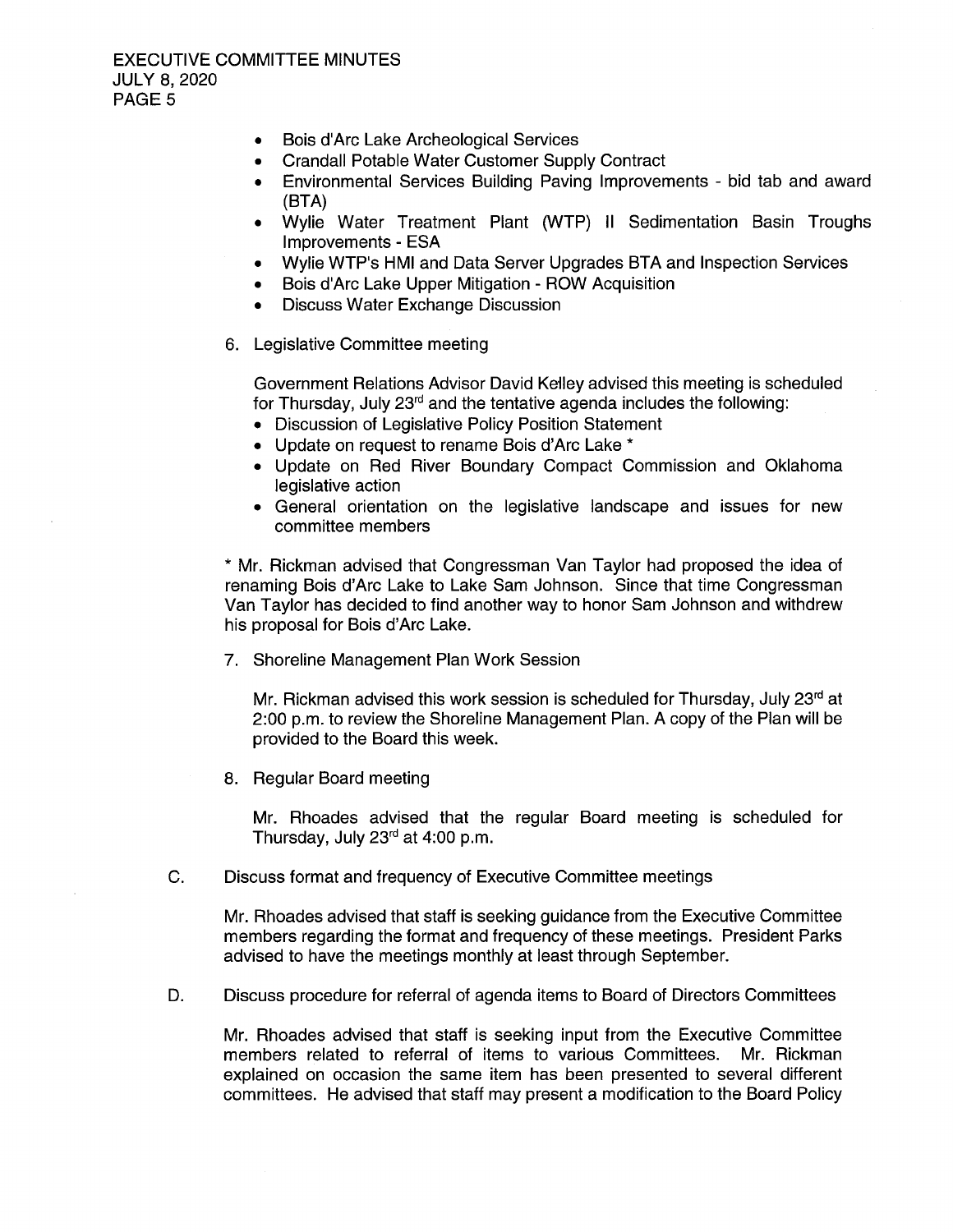Manual Section 7.5 that might help to streamline the process. He also suggested that if multiple committees should hear an item, then perhaps it can be discussed in a Board workshop instead. Director Grooms advised that he would like to see each item be heard by only one committee, and he advised that staff could begin making more decisions rather than bringing everything to the committees. Director Don Gordon spoke regarding the attendance of many directors at the committee meetings who are not on the committees. President Parks said that efficiency is paramount, and to keep the Mission Statement in mind.

E. Discuss possible creation of Bois d' Arc Lake Committee

Mr. Rhoades advised that due to the number of items that the Water Committee normally has on their agendas it is has been suggested that consideration be given to creation of a Bois d'Arc Lake Committee. It is anticipated that once Bois d' Arc Lake moves from the construction stage to operations stage, there will be other item types that will need consideration. Mr. Rhoades suggested a special purpose committee might be helpful, particularly for the first year or so. He noted that Lavon Lake is a Corps of Engineers lake and the District does not have management responsibility. Bois d'Arc Lake is owned and managed by the District so there will be more involvement. Director Gordon stated that his goal has always been to keep the number of committees down. Mr. Rhoades responded that the Water Committee has done a good job but in recent months their agendas have been full. The proposed Bois d'Arc Lake Committee would meet only when needed. President Parks asked Mr. Rhoades to meet with Water Chairman Jack May and make a list of pros and cons to present at the next Executive Committee. It was noted that the Water Committee would still need to be involved regarding water matters of the lake.

F. Discuss Board of Directors Planning Workshop

Mr. Rhoades advised that it has been suggested the Executive Committee consider scheduling the Planning Workshop in October 2020. The suggested dates are Friday, October 30 (all day) and Saturday, October 31 (morning session.) He reviewed two suggested locations: City Line area or the Harbor in Rockwall. Meetings would be Friday with dinner on Friday evening and a speaker for Friday evening at dinner. The event would be for Directors and senior level staff only. Mr. Rhoades advised that a list of topics is being formulated. President Parks asked that the Saturday morning sessions conclude by 10:30 a.m. He also recommended that a choice of location include the safest alternatives due to the COVID- 19 pandemic.

- G. Operations and Maintenance update
	- 1. Water System update
	- 2. Wastewater System update
	- 3. Solid Waste System update
	- 4. Maintenance update

Staff did not provide an Operations and Maintenance update.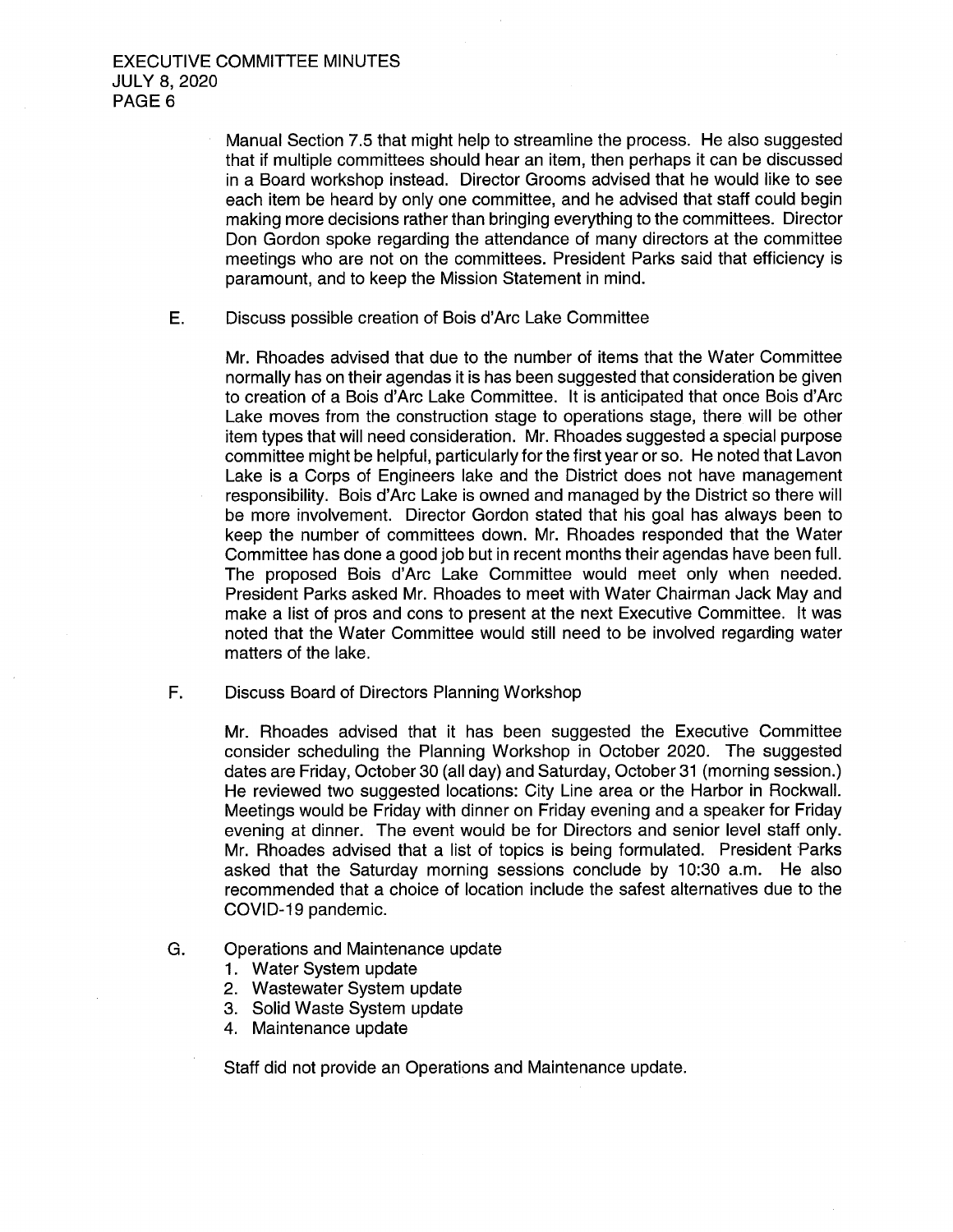### EXECUTIVE COMMITTEE MINUTES JULY 8, 2020 PAGE 7

- H. Administrative Services update
	- 1. Finance/Budget update
	- 2. Personnel update
	- 3. Technology and support update
	- 4. District Policy update

Mr. Rhoades advised that there has been a delay in implementation of Board meeting video recordings and advised that plans are moving forward to do so once in-person meetings are resumed.

 $\mathbf{I}$ . Board of Directors Enrichment Program

> Process Improvement Advisor Brian Brooks advised that he and Steve Rummel, Training and Development Manager will prepare an update on the Enrichment Program and send it out to the Board of Directors by email.

- J. Engineering and Capital Improvement Plan (CIP) update
	- 1. Engineering update
		- a. Update on Bois d' Arc Lake project
			- 1. Construction update
			- 2. Bois d'Arc Lake land acquisition program

R.J. Muraski advised that he is expecting to receive some contractor requests for additional time due to the COVID- 19 pandemic. He also advised that next Friday a joint inspection is scheduled with TxDOT on the F.M. 897 bridge. Mr. Murask stated that a request for additional funding for archeology as well as a full Bois d' Arc Lake financial update will be included for the next Board meeting.

2. CIP/Planning update

Mr. Muraski advised the Committee members that staff is working hard to minimize impacts on capital projects by delaying some, while still moving forward where possible on engineering and design. Mr. Rhoades acknowledged the efforts of staff to keep CIP projects moving forward.

K. Legislative update

There were no other Legislative updates provided.

L. Discussion of proposed federal legislation to rename Bois d'Arc Lake

Mr. Rickman spoke on this matter earlier in the meeting.

#### Items M. and N. below were discussed in Executive Session earlier in the meeting.

- M. Discuss status of Member City contract matters including:
	- 1. Petitions of the Cities of Garland, Mecquitc, Plano and Richardson Appealing Wholesale Water Rates Implemented by North Texas Municipal Water District, Docket Nos. 46662, 47863, 49043, and 50382 before the Public Utility Commission of Texas